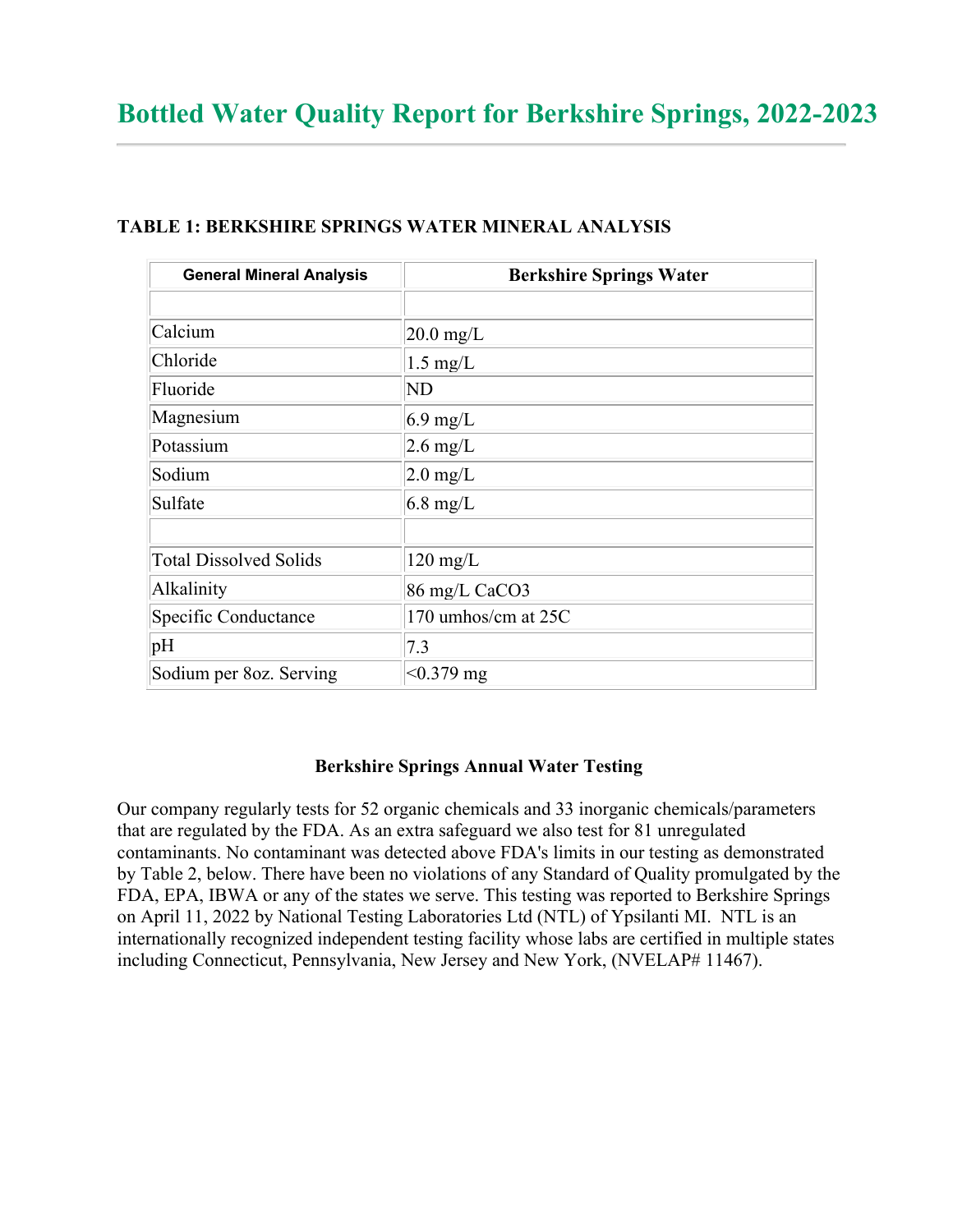## **TABLE 2: BERKSHIRE SPRINGS WATER SOURCE ANALYSIS**

(*All values reported in mg/L except as noted)*

| Product>                   | <b>Spring Water Detection</b> | Limit | <b>FDA SOQ</b> |
|----------------------------|-------------------------------|-------|----------------|
| <b>Inorganic Chemicals</b> |                               |       |                |
| Antimony                   | ND                            | 0.003 | 0.006          |
| Arsenic                    | ND                            | 0.002 | 0.01           |
| Barium                     | ND                            | 0.002 |                |
| Beryllium                  | ND                            | 0.001 | 0.004          |
| Cadmium                    | ND                            | 0.001 | 0.005          |
| Chromium                   | ND                            | 0.007 | 0.1            |
| Cyanide                    | ND                            | 0.02  | 0.1            |
| Fluoride                   | <b>ND</b>                     | 0.1   | $\overline{4}$ |

| Product>                    | <b>Spring Water Detection</b> | Limit | <b>FDA SOQ</b> |
|-----------------------------|-------------------------------|-------|----------------|
| Inorganic Chemicals (cont.) |                               |       |                |
| Lead                        | <b>ND</b>                     | 0.001 | 0.005          |
| Nickel                      | <b>ND</b>                     | 0.005 | 0.1            |
| Nitrate-N                   | 0.07                          | 0.05  | 10             |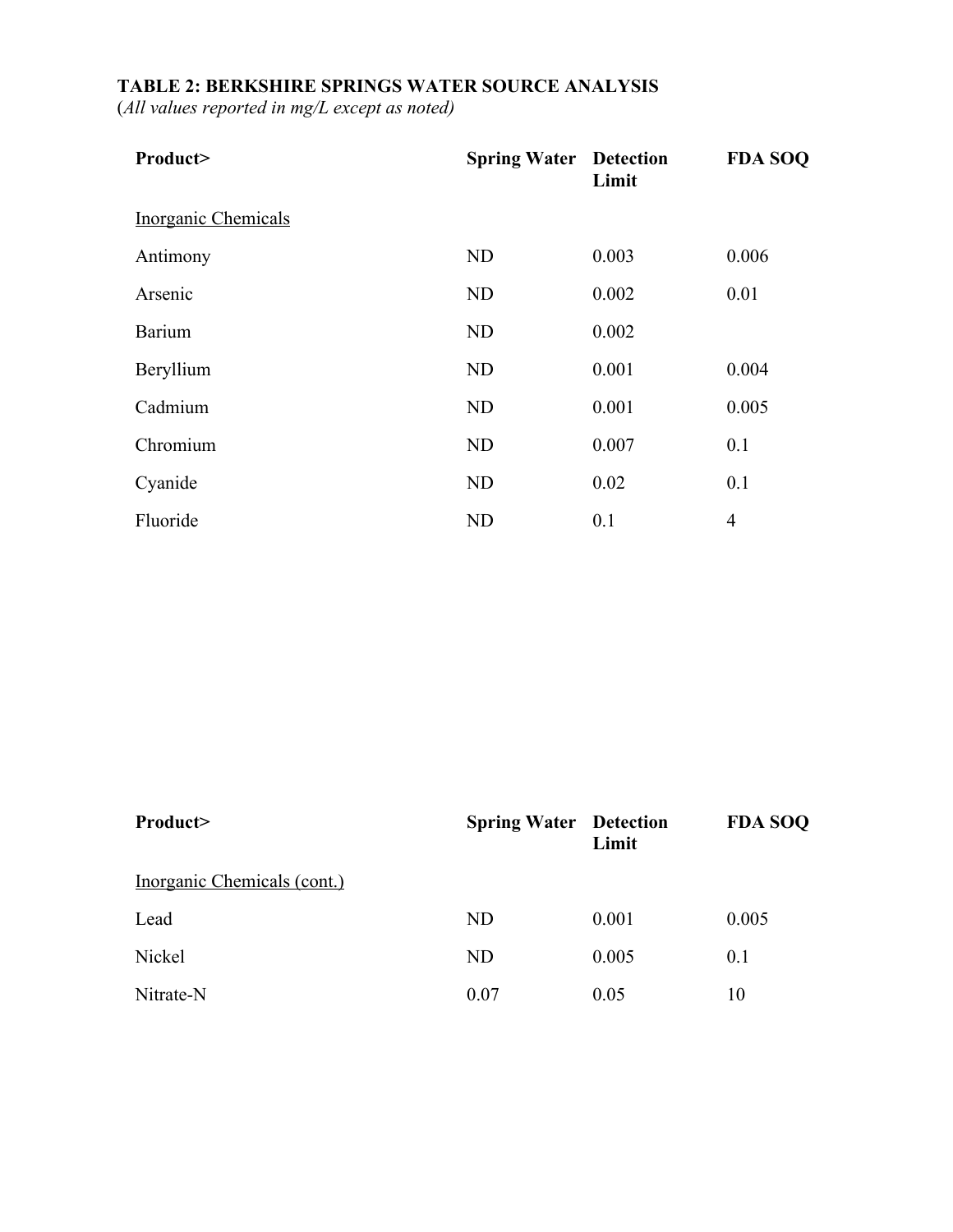| Nitrite-N                             | <b>ND</b> | 0.05     | $\mathbf{1}$ |
|---------------------------------------|-----------|----------|--------------|
| Total Nitrate + Nitrite               | 0.07      | 0.05     | 10           |
| Selenium                              | <b>ND</b> | 0.002    | 0.05         |
| Thallium                              | ND        | 0.001    | 0.002        |
| <b>Secondary Inorganic Parameters</b> |           |          |              |
| Aluminum                              | <b>ND</b> | 0.002    | 0.2          |
| Asbestos                              | ND        | 0.18 MFL | 7 MFL        |
| <b>Bromide</b>                        | 0.007     | 0.005    |              |
| Chloride                              | 1.5       | 1.0      | 250          |
| Copper                                | 0.025     | 0.001    |              |
| Foaming Agent                         | <b>ND</b> | 0.1      | 0.5          |
| Iron                                  | <b>ND</b> | 0.02     |              |
| Manganese                             | <b>ND</b> | 0.004    | 0.05         |
| Silver                                | <b>ND</b> | 0.002    |              |
| Sulfate                               | 6.8       | 5.0      | 250          |
| Total Dissolved Solids (TDS)          | 120       | 5        | 500          |
| Uranium                               | ND        | 0.001    | 0.03         |
| Zinc                                  | <b>ND</b> | 0.004    | 5            |

| Product>                  | <b>Spring Water Detection</b> | Limit  | Lowest<br><b>SOQ</b> |
|---------------------------|-------------------------------|--------|----------------------|
| Volatile OrganicChemicals |                               |        |                      |
| 1,1,1-Trichloroethane     | ND                            | 0.0005 | 0.2                  |
| 1,1,2-Trichloroethane     | ND                            | 0.0005 | 0.005                |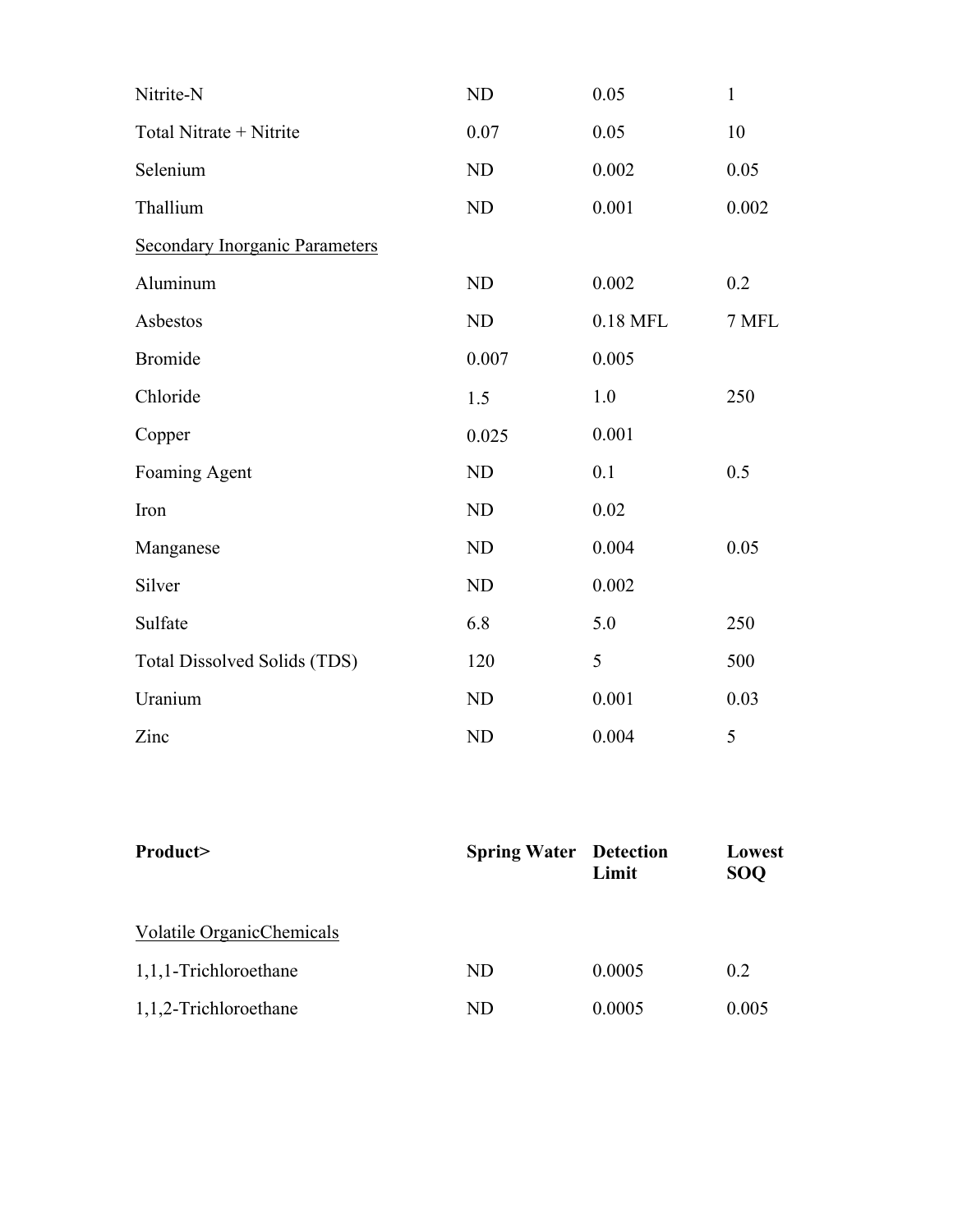| 1,1-Dichloroethene                   | ND        | 0.0005 | 0.007        |
|--------------------------------------|-----------|--------|--------------|
| 1,2,4-Trichlorobenzene               | ND        | 0.0005 | 0.07         |
| 1,2-Dichloroethane                   | ND        | 0.0005 | 0.005        |
| Benzene                              | ND        | 0.0005 | 0.005        |
| Carbon tetrachloride                 | ND        | 0.0005 | 0.005        |
| cis-1,2-Dichloroethene               | ND        | 0.0005 | 0.07         |
| trans-1,2-Dichloroethene             | <b>ND</b> | 0.0005 | 0.1          |
| Ethylbenzene                         | ND        | 0.0005 | 0.7          |
| Methylene chloride (Dichloromethane) | ND        | 0.0005 | 0.005        |
| Methyl tertiary butyl ether (MTBE)   | ND        | 0.0005 |              |
| Chlorobenzene                        | <b>ND</b> | 0.0005 | 0.1          |
| 1,2-Dichlorobenzene                  | <b>ND</b> | 0.0005 | 0.6          |
| 1,4-Dichlorobenzene                  | <b>ND</b> | 0.0005 | 0.075        |
| Styrene                              | <b>ND</b> | 0.0005 | 0.1          |
| Tetrachloroethene                    | <b>ND</b> | 0.0005 | 0.005        |
| Toluene                              | <b>ND</b> | 0.0005 | $\mathbf{1}$ |
| Trichloroethene                      | <b>ND</b> | 0.0005 | 0.005        |
| Vinyl chloride                       | <b>ND</b> | 0.0005 | 0.002        |

| Product>                           | <b>Spring Water Detection</b> | Limit  | Lowest<br><b>SOO</b> |
|------------------------------------|-------------------------------|--------|----------------------|
| Volatile OrganicChemicals (cont.). |                               |        |                      |
| Xylenes (total)                    | ND                            | 0.0005 | 10                   |
| Bromodichloromethane               | ND                            | 0.0005 |                      |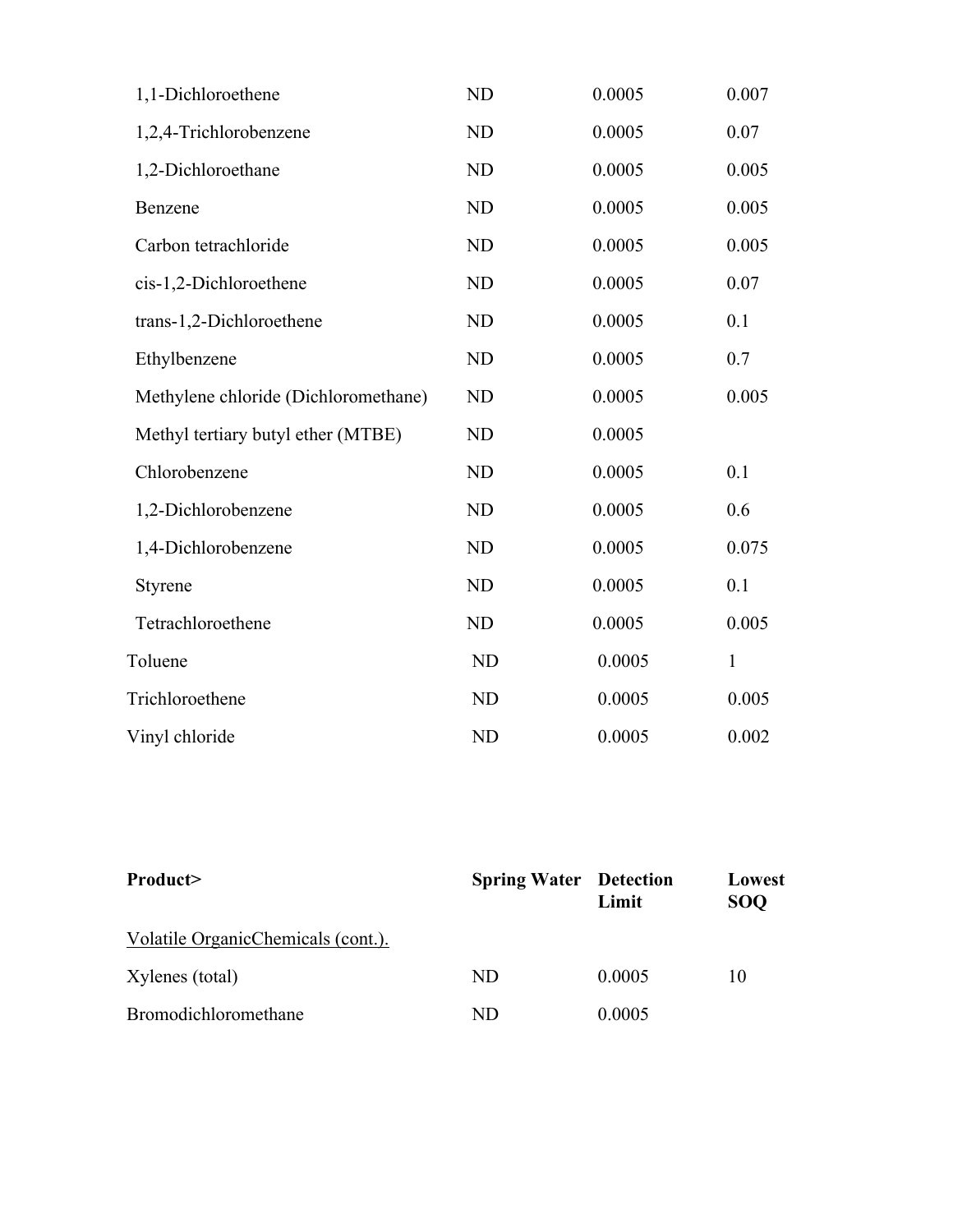| Dibromochloromethane                       | ND                            | 0.0005 |                |
|--------------------------------------------|-------------------------------|--------|----------------|
| Chloroform                                 | ND                            | 0.0005 |                |
| Bromoform                                  | ND                            | 0.0005 |                |
| <b>Total Trihalomethanes</b>               | ND                            | 0.0005 | 0.08           |
| Semivolatile Organic Chemicals             |                               |        |                |
| Benzo(a)pyrene                             | ND                            | 0.0001 | 0.0002         |
| Di(2-ethylhexyl)adipate                    | ND                            | 0.0002 | 0.4            |
| Di(2-ethyhexyl)phthalate                   | ND                            | 0.0006 | 0.006          |
| Hexachlorobenzene                          | ND                            | 0.0001 | 0.001          |
| Hexachlorocyclopentadiene                  | ND                            | 0.0001 | 0.05           |
| <b>Total Recoverable Phenolics</b>         | ND                            | 0.001  | 0.001          |
| <b>Synthetic Organic Chemicals</b>         |                               |        |                |
| $2,4,5$ -TP (Silvex)                       | ND                            | 0.0002 | 0.05           |
| $2,4-D$                                    | ND                            | 0.0001 | 0.07           |
| Alachlor                                   | ND                            | 0.0002 | 0.002          |
| Aldicarb                                   | <b>ND</b>                     | 0.001  | 0.007          |
| Aldicarb sulfone                           | <b>ND</b>                     | 0.001  | 0.007          |
| Aldicarb sulfoxide                         | <b>ND</b>                     | 0.001  | 0.007          |
| Atrazine                                   | ND                            | 0.0001 | 0.003          |
| Carbofuran                                 | ND                            | 0.001  | 0.04           |
| Product>                                   | <b>Spring Water Detection</b> | Limit  | <b>FDA SOQ</b> |
| <b>Synthetic Organic Chemicals (cont.)</b> |                               |        |                |
| Chlordane                                  | <b>ND</b>                     | 0.0001 | 0.002          |
| Dalapon                                    | ND                            | 0.001  | 0.2            |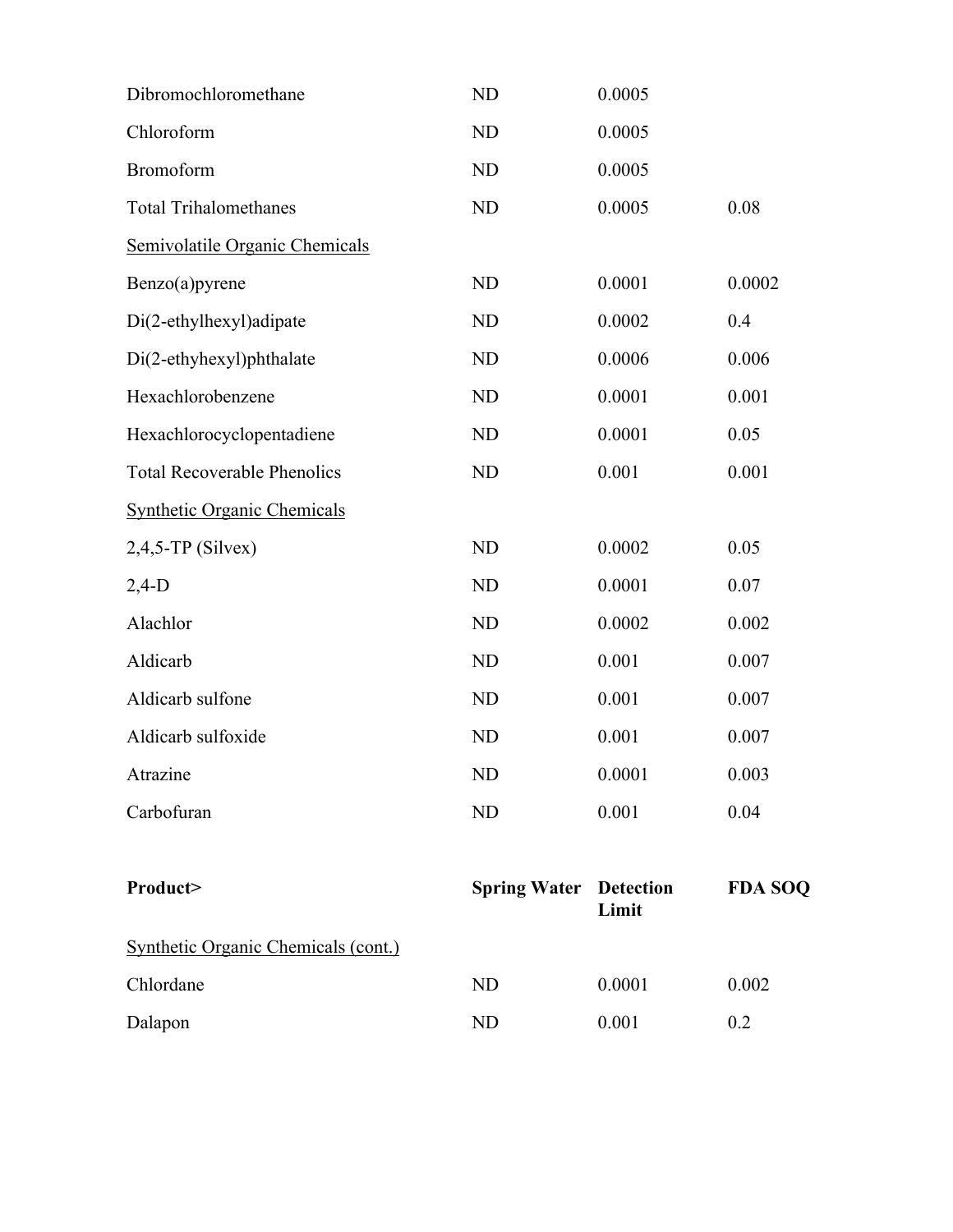| 1, 2-Dibromo-3-chloropropane (DBCP)    | <b>ND</b> | 0.00001 | 0.0002  |
|----------------------------------------|-----------|---------|---------|
| Dinoseb                                | ND        | 0.0002  | 0.007   |
| Dioxin $(2,3,7,8$ -TCDD)               | <b>ND</b> | 5pg/L   | 30pg/L  |
| Diquat                                 | <b>ND</b> | 0.001   | 0.02    |
| Endothall                              | <b>ND</b> | 0.009   | 0.1     |
| Endrin                                 | <b>ND</b> | 0.0002  | 0.002   |
| Ethylene dibromide (1,2-Dibromoethane) | ND        | 0.00001 | 0.00005 |
| Glyphosate                             | <b>ND</b> | 0.006   | 0.7     |
| Heptachlor                             | <b>ND</b> | 0.00001 | 0.0004  |
| Heptachlor epoxide                     | <b>ND</b> | 0.00001 | 0.0002  |
| Lindane                                | <b>ND</b> | 0.00002 | 0.0002  |
| Methoxychlor                           | <b>ND</b> | 0.0001  | 0.04    |
| Oxamyl (vydate)                        | <b>ND</b> | 0.001   | 0.2     |
| Pentachlorophenol                      | <b>ND</b> | 0.00004 | 0.001   |
| Picloram                               | <b>ND</b> | 0.0001  | 0.5     |
| Polychlorinated biphenyls (PCBs)       | <b>ND</b> | 0.0005  | 0.0005  |
| Simazine                               | <b>ND</b> | 0.0001  | 0.004   |
| Toxaphene                              | <b>ND</b> | 0.001   | 0.003   |

| Product>                | <b>Spring Water Detection</b> | Limit | Lowest<br><b>SOO</b> |
|-------------------------|-------------------------------|-------|----------------------|
| <b>Water Properties</b> |                               |       |                      |
| Color                   | ND                            | 3.0   | 15                   |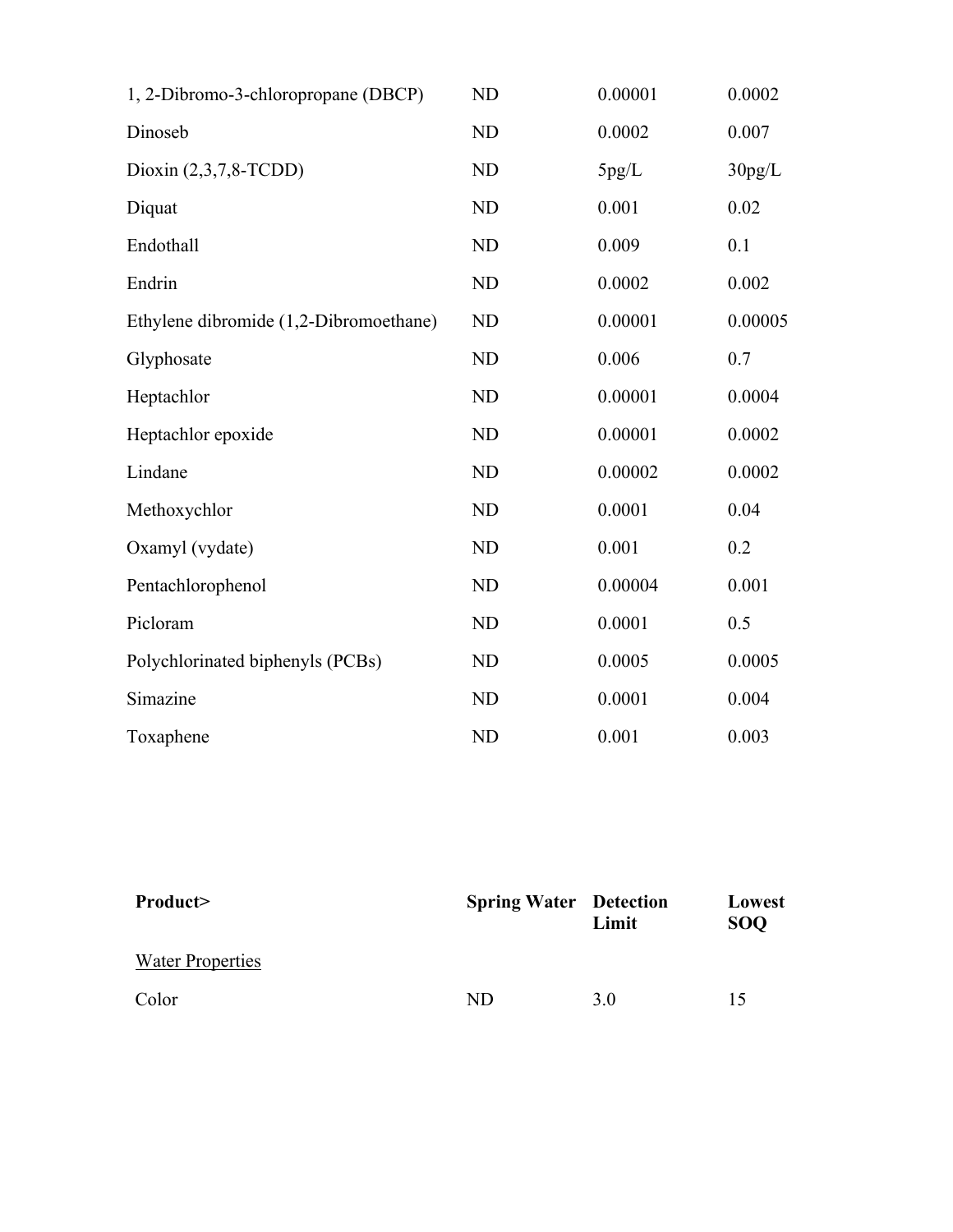| Corrosivity                  | $-0.84$ |           |            |
|------------------------------|---------|-----------|------------|
| Turbidity                    | ND      | 0.1 NTU   | 0.5 NTU    |
| pH                           | 7.3     | $0.01$ SU | 6.5-8.5 SU |
| Odor                         | ND      | 1 T.O.N.  | 3 T.O.N.   |
|                              |         |           |            |
| Radiological Contaminants    |         |           |            |
| Gross alpha                  | 1.84    |           | 15 pCi/L   |
| Gross beta                   | 2.91    |           | 50 pCi/L   |
| Radium 226                   | 0.000   |           | 5          |
| Radium 228                   | 0.319   |           | 5          |
|                              |         |           |            |
| Microbiological Contaminants |         |           |            |
| <b>Total Coliform</b>        | ND      | 1 CFU/ml  | 1 CFU/ml   |
| Heterotrophic Plate Count    | ND      | 1 CFU/ml  | 500 CFU/ml |

| Product>                                          | <b>Spring Water</b> Detection | Limit  | Lowest<br><b>SOO</b> |
|---------------------------------------------------|-------------------------------|--------|----------------------|
| Unregulated Contaminants (IBWA)<br>template list) |                               |        |                      |
| Dibromomethane                                    | ND                            | 0.0005 | No standard          |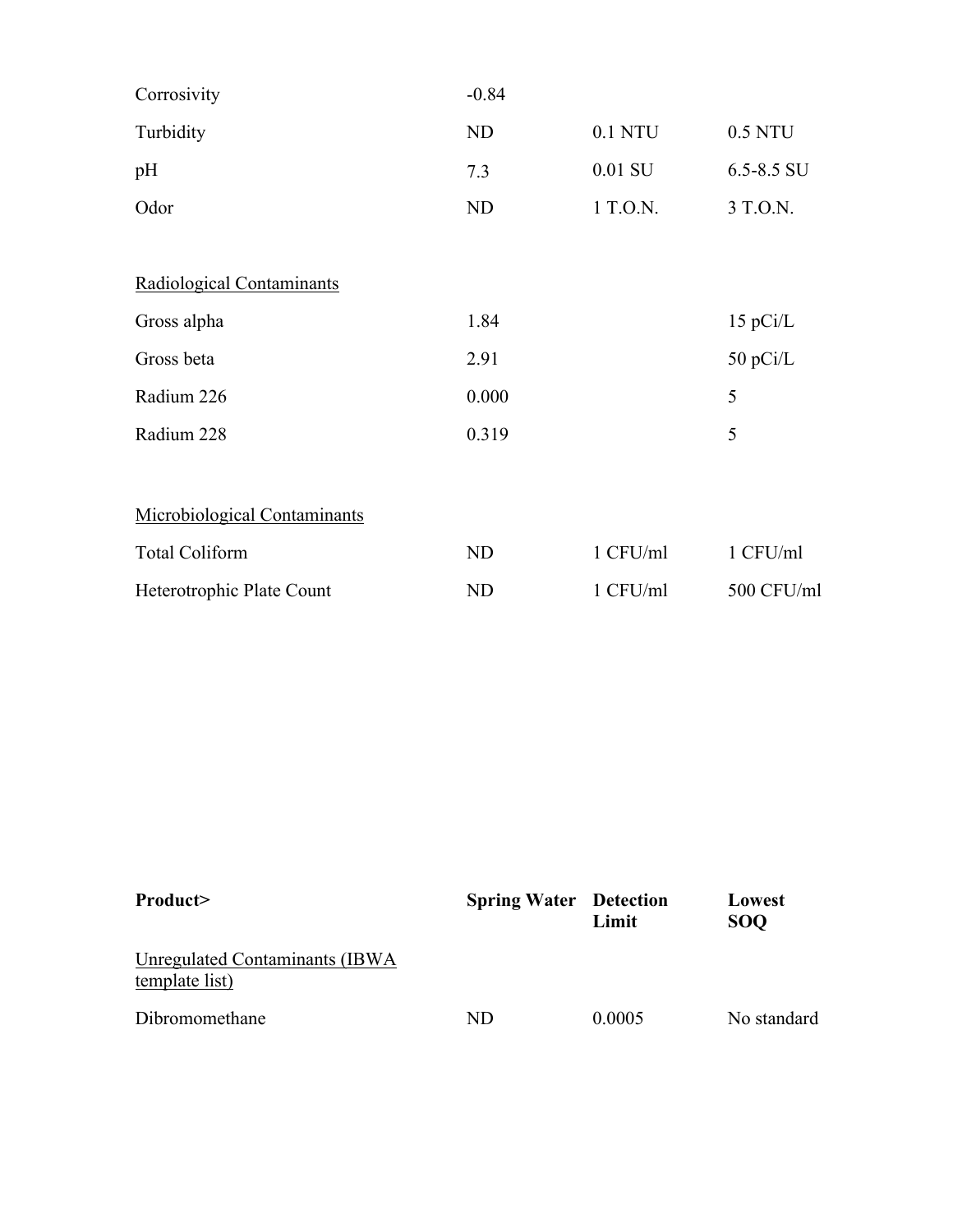| 1,3-Dichlorobenzene       | <b>ND</b> | 0.0005 | No standard |
|---------------------------|-----------|--------|-------------|
| 1,1-Dichloropropene       | ND        | 0.0005 | No standard |
| 1,1-Dichloroethane        | <b>ND</b> | 0.0005 | No standard |
| 1,1,2,2-Tetrachloroethane | <b>ND</b> | 0.0005 | No standard |
| 1,3-Dichloropropane       | <b>ND</b> | 0.0005 | No standard |
| Chloromethane             | <b>ND</b> | 0.0005 | No standard |
| Bromomethane              | <b>ND</b> | 0.0005 | No standard |
| 1,2,3-Trichloropropane    | <b>ND</b> | 0.0005 | No standard |
| 1,1,1,2-Tetrachloroethane | <b>ND</b> | 0.0005 | No standard |
| Chloroethane              | <b>ND</b> | 0.0005 | No standard |
| 2,2-Dichloropropane       | <b>ND</b> | 0.0005 | No standard |
| 2-Chlorotoluene           | <b>ND</b> | 0.0005 | No standard |
| 4-Chlorotoluene           | <b>ND</b> | 0.0005 | No standard |
| Bromobenzene              | <b>ND</b> | 0.0005 | No standard |
| trans-1,3-Dichloropropene | <b>ND</b> | 0.0005 | No standard |
| 1,2,4-Trimethylbenzene    | <b>ND</b> | 0.0005 | No standard |
| 1,2,3-Trichlorobenzene    | <b>ND</b> | 0.0005 | No standard |
| Propylbenzene             | <b>ND</b> | 0.0005 | No standard |
| n-Butylbenzene            | <b>ND</b> | 0.0005 | No standard |
| Naphthalene               | <b>ND</b> | 0.0005 | No standard |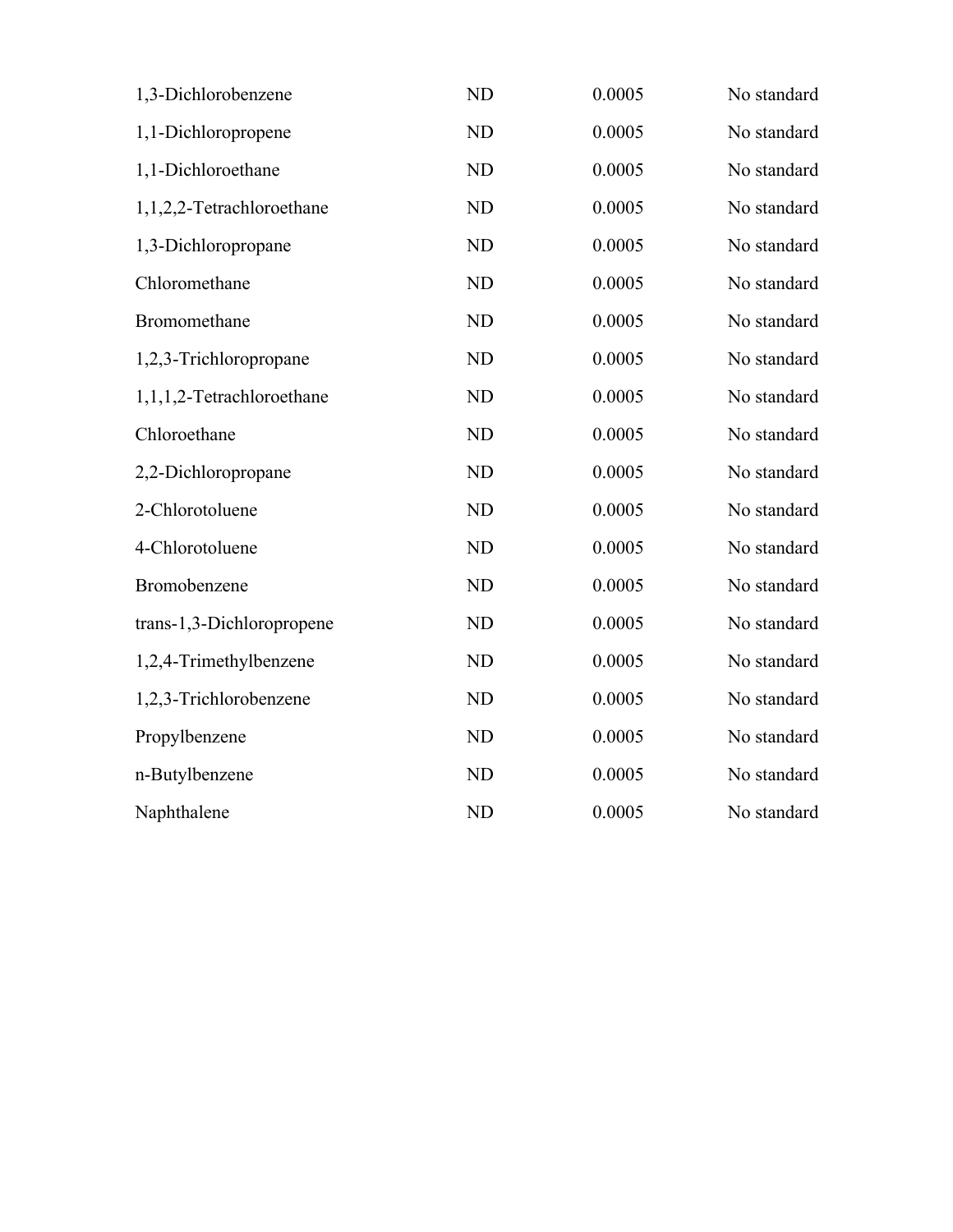| Product>                                         | <b>Spring Water Detection</b> | Limit   | <b>FDA SOQ</b> |
|--------------------------------------------------|-------------------------------|---------|----------------|
| Unregulated Contaminants (IBWA<br>template list) |                               |         |                |
| Hexachlorobutadiene                              | <b>ND</b>                     | 0.0005  | No standard    |
| 1,3,5-Trimethylbenzene                           | <b>ND</b>                     | 0.0005  | No standard    |
| 4-Isopropyltoluene                               | <b>ND</b>                     | 0.0005  | No standard    |
| Isopropylbenzene                                 | <b>ND</b>                     | 0.0005  | No standard    |
| tert-Butylbenzene                                | <b>ND</b>                     | 0.0005  | No standard    |
| sec-Butylbenzene                                 | <b>ND</b>                     | 0.0005  | No standard    |
| Trichlorofluoromethane                           | <b>ND</b>                     | 0.0005  | No standard    |
| Dichlorodifluoromethane                          | <b>ND</b>                     | 0.0005  | No standard    |
| Bromochloromethane                               | <b>ND</b>                     | 0.0005  | No standard    |
| Other unregulated Contaminants                   |                               |         |                |
| Methomyl                                         | N <sub>D</sub>                | 0.001   |                |
| Carbaryl                                         | <b>ND</b>                     | 0.001   |                |
| 3-Hydroxycarbofuran                              | <b>ND</b>                     | 0.001   |                |
| Dicamba                                          | <b>ND</b>                     | 0.0001  |                |
| Bentazon                                         | <b>ND</b>                     | 0.0002  |                |
| Molinate                                         | ND                            | 0.0002  |                |
| Propachlor                                       | ND                            | 0.0002  |                |
| Metribuzin                                       | <b>ND</b>                     | 0.0002  |                |
| Metolachlor                                      | <b>ND</b>                     | 0.0002  |                |
| Thiobencarb                                      | ND                            | 0.0002  |                |
| Aldrin                                           | ND                            | 0.00007 |                |